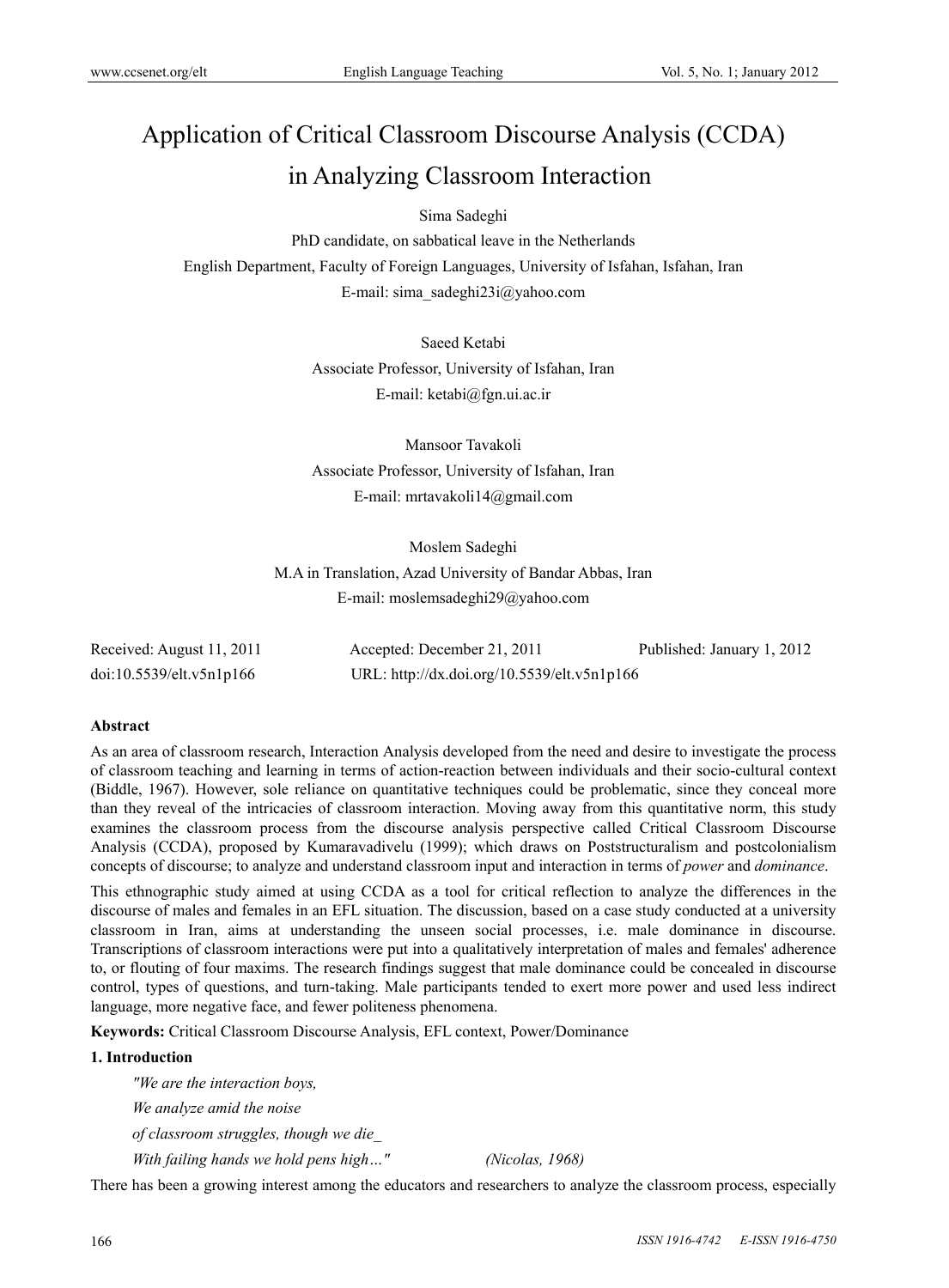the interaction among participants. The term "interaction" implies an action-reaction or a two-way influence which may be between individuals (e.g. pupil-pupil, or teacher-target) or between an individual and a group (e.g. teacher-audience) or between materials and individuals. (Biddle, 1967)

Mainstream SLA research is mostly criticized for not being able to capture the complexity of the language learner, Learner's multiple identities (Peirce, 1995; Norton 2000), and the processes of language learning. For instance, McClellan (1971) in a critique of classroom research states that investigators are more concerned with studying manners in the classroom than the essential features of what is said, done and made. Thus, various models of classroom interaction/discourse analysis; such as: speech act theory, interactional sociolinguistics, conversation analysis, variation analysis, pragmatics, and ethnography of communication (Schiffrin, 1994), have been suggested up to now. These models draw on the premises of several disciplines of linguistics, anthropology, sociology, and social psychology to offer appropriate and systematic tools for observing, analyzing, understanding and critiquing classroom aims, events and communication. Although each approach emphasizes different aspects of language use, they all view language as a social interaction which is shaped by social contexts.

This study deals with one of the notion of poststructuralist, namely power/dominance, in classroom discourse. In her study on "Power and Gender", Savignon, S (2006, p. 88) tries to explain this issue " For Michel Foucault, the French intellectual whose collected texts remain the primary reference for what we know as a postmodern critical perspective, the power that comes with social and political status is ubiquitous in everyday life and interpersonal relations. Power influences not only what we can say and do but how we can say and do them. It also influences the opportunities we have to do so. In sum, power is the single most important organizing concept in social and political history. In characterizing the multifaceted nature of power, Foucault does not mean that we are without choice. Each of us makes choices in our daily lives. These choices may be reflected in the way we dress, the food we eat, the gestures we make, and the words we speak or choose not to speak. Choice is the equivalent of what has been termed 'personal agency'. And personal agency can generate power from the bottom up as well as from the top down. Freely imposed through discipline, the ordinary routines of everyday life, power is exercised rather than possessed. Workers as well as supervisors can exercise power". Based on this discussion, we analyzed the differences in the discourse of males and females from perspectives of a conventional model: Grice Cooperative Principles; and a critical model: Critical Classroom Discourse Analysis. Although many scholars don't indicate any place for Gricean pragmatics in ELT, this communication theory of language use could arguably be of highly valuable tool for reflective teachers who do not deal with "language as a system or product per se, but rather with the interrelationship between language form, messages and users" (Oatey and Zegarac in Schmitt, 2002, p. 74). The first section deals with an overview of Grice's Cooperative Principles (1975) and its application to analyze the relationship between learners' gender and their adherence to or violation of maxims in classroom interaction.

Furthermore, this study aims to show how teachers could use their classroom as a site of research to improve their knowledge and skills. Taking into account the importance of classroom research which urges the teachers to improve their teaching performance through research; "classroom discourse analysis" could be a viable tool that not only increases the learning opportunities (through monitoring input/interaction/output), but also it will help the teacher to theorize their own practice through self-reflection and reassessment of their situated knowledge.

## **2. Analysis of Classroom Process**

Kumaravadivelu (1999) identified two widely used approaches to classroom observation, generally characterized as the Interaction approach and Discourse approach. Classroom Interaction Analysis involves the use of an observation scheme consisting of a finite set of preselected and predetermined categories for describing certain verbal behaviors of teachers and students as they interact in the classroom. The most renowned schemes was the Flanders Interaction Analysis Categories, proposed by Flanders in 1970 which resulted in a much better understanding of classroom aims and events, particularly in terms of teacher talk and student talk. Another observation scheme for Interaction analysis, Communicative Orientation of Language Teaching (COLT), was developed by Allen, Fröhlich, and Spada (1984). However, COLT remained basically Flandersian in the sense that the basis of observation was largely confined to observable, codifiable, and countable behavior of learners and teachers (Spada and Fröhlich, 1995).

However, Kumaravadivelu (1999, p. 456) criticized the interaction approach to classroom observation due to its "fragmented picture of classroom reality" which he believed led to the emergence of alternative analytical schemes that can be grouped under the rubric of classroom discourse analysis. Highlighting the need to contextualize the actions and contributions of participants in the classroom, van Lier "takes the educational environment (with the classroom at its centre) as the crucial data resource and thus strongly emphasizes the social context in which language development takes place" (p. 24). Meanwhile, The interpretive nature of classroom discourse analysis advocated by Allwright (1980) and van Lier (1988) also entails an analysis of multiple perspectives the teacher's, the learner's, and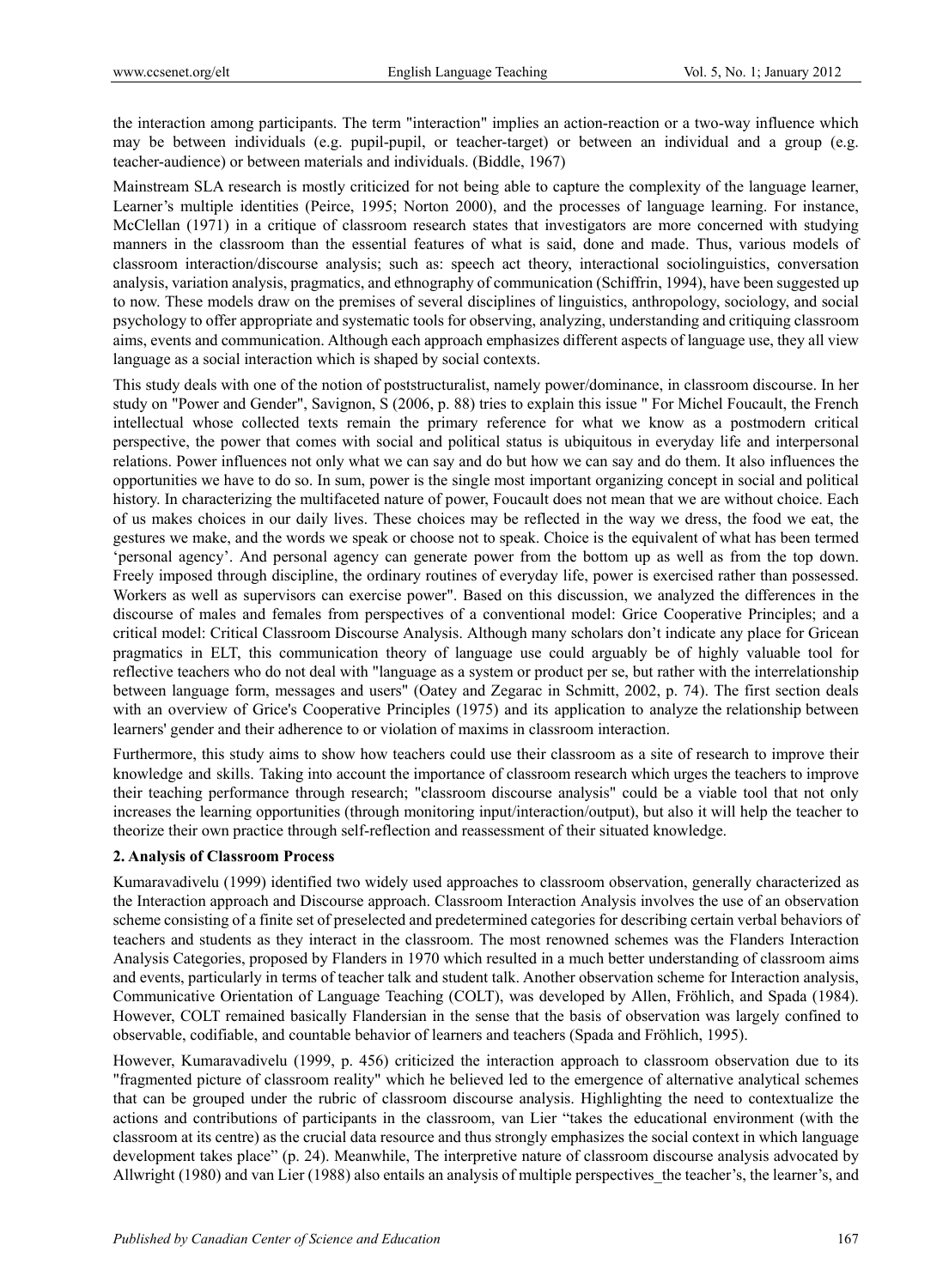the observer's (researcher's)\_on classroom discourse (ibid).

But, Classroom discourse analysis is subject to criticism too: the neglect of the broader sociocultural and sociopolitical dimensions of classroom discourse analysis due to its scope and method. Its scope has been confined mostly to treating the classroom as a self-contained minisociety insulated and isolated from the outside world. Likewise, the preferred method of classroom discourse analysts—microethnography— has enabled them to study crucial classroom issues such as input and interaction, form and function, but overlook broader social, cultural, political, and historical structures (Kumaravadivelu, 1999. P. 471).

# **3. Gricean's Theory of Conversation**

## *"No man would listen to you talk, if he didn't know it was his turn next."Edgar Watson*

To learn a language is to learn how to communicate in that language, which is a dynamic, interactive and irreversible act. In his remarkable paper "*Logic and Conversation (1975)"*, Grice suggested that there are certain constraints that govern conversation and limit the interlocutors as to what they can say and infer. Grice called the overriding principles of conversation as "cooperative principles", which stipulates: "Make your conversational contribution such as is required, at the stage at which it occurs, by the accepted purpose or direction of the talk exchange in which you are engaged. He lists four maxims that follow from the cooperative principle: **Quantity:** make your contribution as informative as is required. Do not make your contribution more informative than is required (Don't be loquacious). **Quality:** Do not say what you believe to be false or for which you lack adequate evidence (Don't be phony). **Relation:**  Be relevant (Don't be rambler). **Manner:** Avoid obscurity of expression; avoid ambiguity; be brief; be orderly "(Don't be opaque).

Adherence to the maxims is rational, though not prescribed, because it ensures that the interlocutors pursue the shared goal most efficiently. But talk would be extremely tedious if you just observe the maxims. Grice proposed that speakers may frequently fail to observe any of above conversational maxims that may lead to violation, opting out, infringing and flouting. Violation is a sort of breakdown in communication due to irrelevant, unclear or insufficient information to misinform or mislead your interlocutor (Quietly and unostentatiously, no implicature). Clashing is conflict between maxims; i.e. to avoid violating the maxim of quality, you violate the maxim of quantity. Flouting is when the speaker chose to blatantly and deliberately not observe a maxim. Through flouting speaker seeks to prompt the hearer to look for a meaning which is different from, or in addition to, the expressed meaning, called 'conversational implicature'.

The Cooperative Principles can be used as the cornerstone of investigating the 'ground-rules' of classroom discourse to gain an insight over social interaction. But, there are some criticisms which shed doubts on Grice theory, both theory-wise and practice-wise.

First of all, Grice classification is completely borrowed from a philosophical and pre-linguistics theory, ambitiously and directly transferred to the domain of discourse description, without any reformulation or adjustment. Do the maxims' definitions precisely specify their concrete nature or they are just some general, vague rules that lead to bafflement instead of enlightenment? For e.g. maxim of quantity stipulates:"be as informative as required"; what determines the exact "degree of informativeness". Another problem, as sensibly alluded by Levinson (1983, p. 109) is overlap among maxims, e.g.it is not possible to determine whether irony is a flouting of quality or relevance maxim! Irony seems to flout both of them simultaneously, and maybe maxim of manner, too!

Furthermore, Gazdar (1979) & Hirschberg (1985) pointed out that maxims can't be directly transplanted to empirical work, such as classroom discourse analysis and teacher research. There is apparently no consistent model of the how CP should be applied in describing across different discourse genres: e.g. Classroom discourse, courtroom discourse and friendly-talk each reveals certain features, quite peculiar to their own genres. According to Grice to determine what was said one has to disambiguate the sentence (i.e. to select one of its possible readings), and assign referents to all referential expressions. Grice claimed that this is everything one has to do. Nowadays many authors assume that the gap between the meaning of the sentence and what is said is wider than Grice suggested. In many cases the under-determination is not limited to reference-assignment and disambiguation. Hence many authors have tried to find new criteria to distinguish between what was said and what was implicated.

## **4. Critical Classroom Discourse Analysis (CCDA)**

Dissatisfied with previous models of classroom interaction analysis, Kumaravadivelu (1999, p: 466-470) criticized classroom interaction analysis in terms of their definition, scope and method. In terms of discourse definition, he believed "if discourse can be seen as a three-dimensional construct consisting of a (socio) linguistic dimension, a sociocultural dimension, and a sociopolitical dimension, then previous classroom discourse analysts may be considered to be involved with the first, interested in the second, and indifferent to the third". Critical Classroom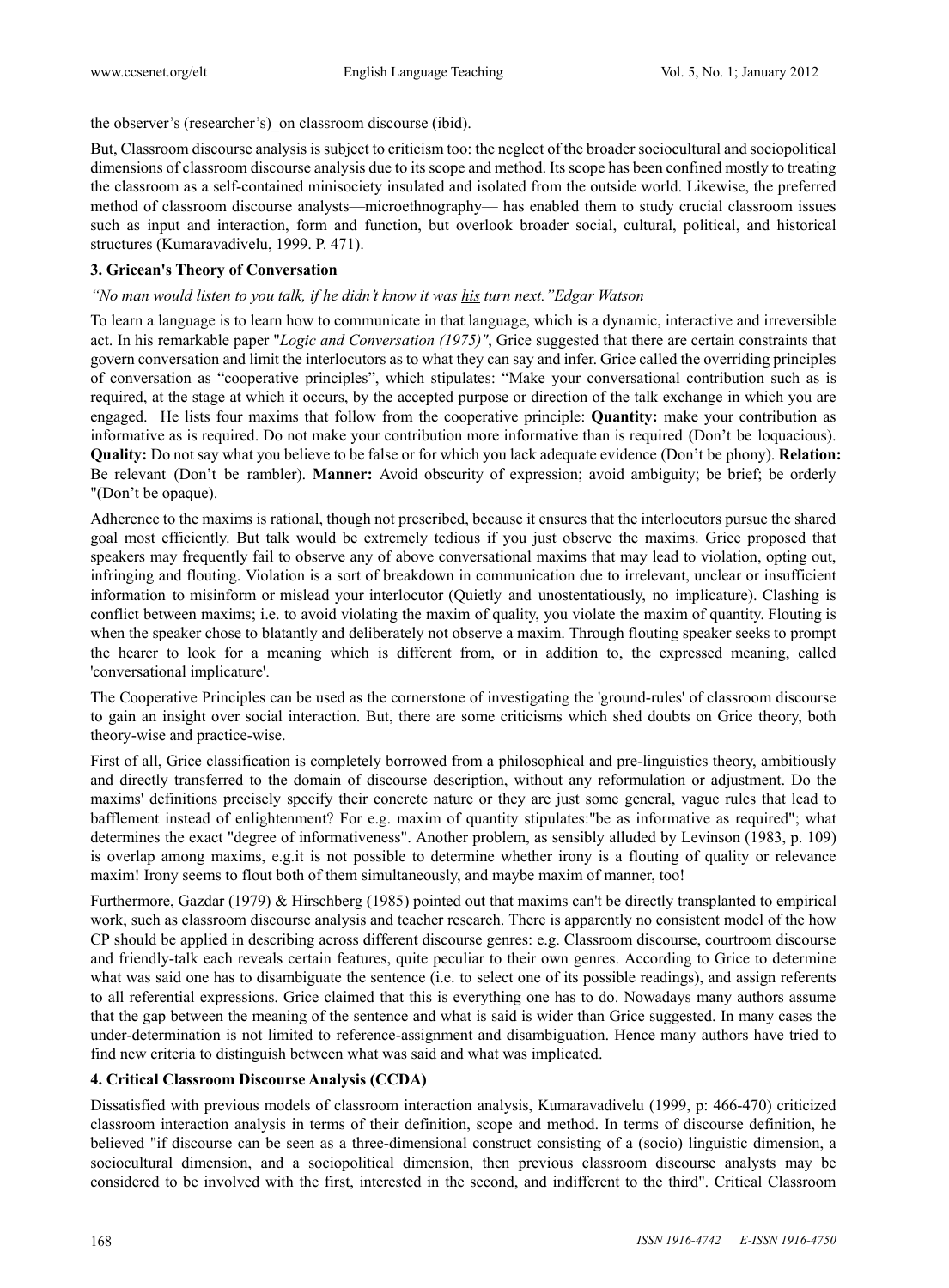Discourse Analysis (CCDA), on the other hand, assumes that classroom reality is socially constructed, politically motivated, and historically determined. It is mainly concerned with Foucault's view (1972) of discourse that "*empowers and disempowers privileges and marginalizes"*. As practitioners, we have to encourage our learners to *"deconstruct dominant discourses as well as counter-discourses by posing questions at the boundaries of ideology, power, knowledge, class, race, and gender"* (Kumaravadivelu, 1999. P. 476). The poststructural and postcolonial discourse perspectives lay the ground for formulating the nature, scope, and method of CCDA.

The following principles of CCDA is are used in this study:

• Classroom discourse, like all other discourses, is socially constructed, politically motivated, and historically determined;

• The L2 classroom is not a secluded, self-contained minisociety; it is rather a constituent of the larger society in which many forms of domination and inequality are produced and reproduced for the benefit of vested interests;

• The L2 classroom also manifests, at surface and deep levels, many forms of resistance, articulated or unarticulated;

• The negotiation of discourse's meaning and its analysis should not be confined to the acquisitional aspects of input and interaction,

• Teachers need to develop the necessary knowledge and skills to observe, analyze, and evaluate their own classroom discourse.

The major methods of data collection in CCDA are: gathering of spoken and written, audio and video data from multiple sources, including interactional episodes, participant observation, and interviews and discussions with participants at different times and levels, or in Greetz's term (1973) thick description and thick explanation.

## *4.1 Objectives*

Van Lier (1988) rightly argues that classroom research must "expose complex relationships between individual participants, the classroom, and the societal forces that influence it" (p. 82). Meanwhile, they asked for multiple perspectives of participants; e.g. the researchers, the teachers and the learners in collection and interpretation of data. In this study, we considered the classroom as an integral part of the larger society where the representation of power and domination, based on gender factor, could be observed and analyzed.

To examine the relationship between genders and power/dominance, we exploited two models of classroom interaction analysis: a) Grice Maxims which gives a descriptive analysis and a micro-perspective of the conversation, and b) a macro-perspective framework: Critical Classroom Discourse Analysis. In stark contrast to the claims that Gricean pragmatics as intrinsically interesting, but of little practical adaptability to the language teaching context, we aime to apply the Grice theory to analyze the relationship between learners' gender and their adherence to or violation of maxims in classroom interaction. Meanwhile, since the mere description might provide us just with a superficial and fragmented picture of the classroom talk, to unveil the underlying structures, motivations, agendas and voices, we used two approaches proposed by Grice (1975) and Kumaravadivelu (1999) as complementary.

## *4.2 Research Questions*

This study mainly deals with the following research questions:

1. Do different genders (Males vs. Females) show different levels of "Power" in the classroom interaction?

3. Do different genders (Males vs. Females) use different strategies in exerting "Dominance" in the classroom interaction?

## **5. Methodology**

*"There is no such thing as 'objective' observation. What we see will be determined by what we expect to see." (Nunan 98)*

To contextualize the actions and contributions of participants; and due to the complexity of subject matter, this study used an ethnographically interpretive approach toward analyzing classroom interaction.

Transcriptions of classroom interaction of 22 EFL learners (12 females, 10 males) studying at semester eight of University will be analyzed. Later, we discus that this approach is quite limited, since it was unidimensional (from observer's perspective) and only provided us with a fragmented picture of classroom reality without any clue about the hidden motivations of dealing with maxims. Description of this type, then, sees dominant discourse conventions as natural (instead of naturalized product of power relations) and perpetuates the unjust status quo that marginalizes less powerful groups.

Thus, we utilized another approach called Critical Classroom Discourse Analysis (CCDA) which is mainly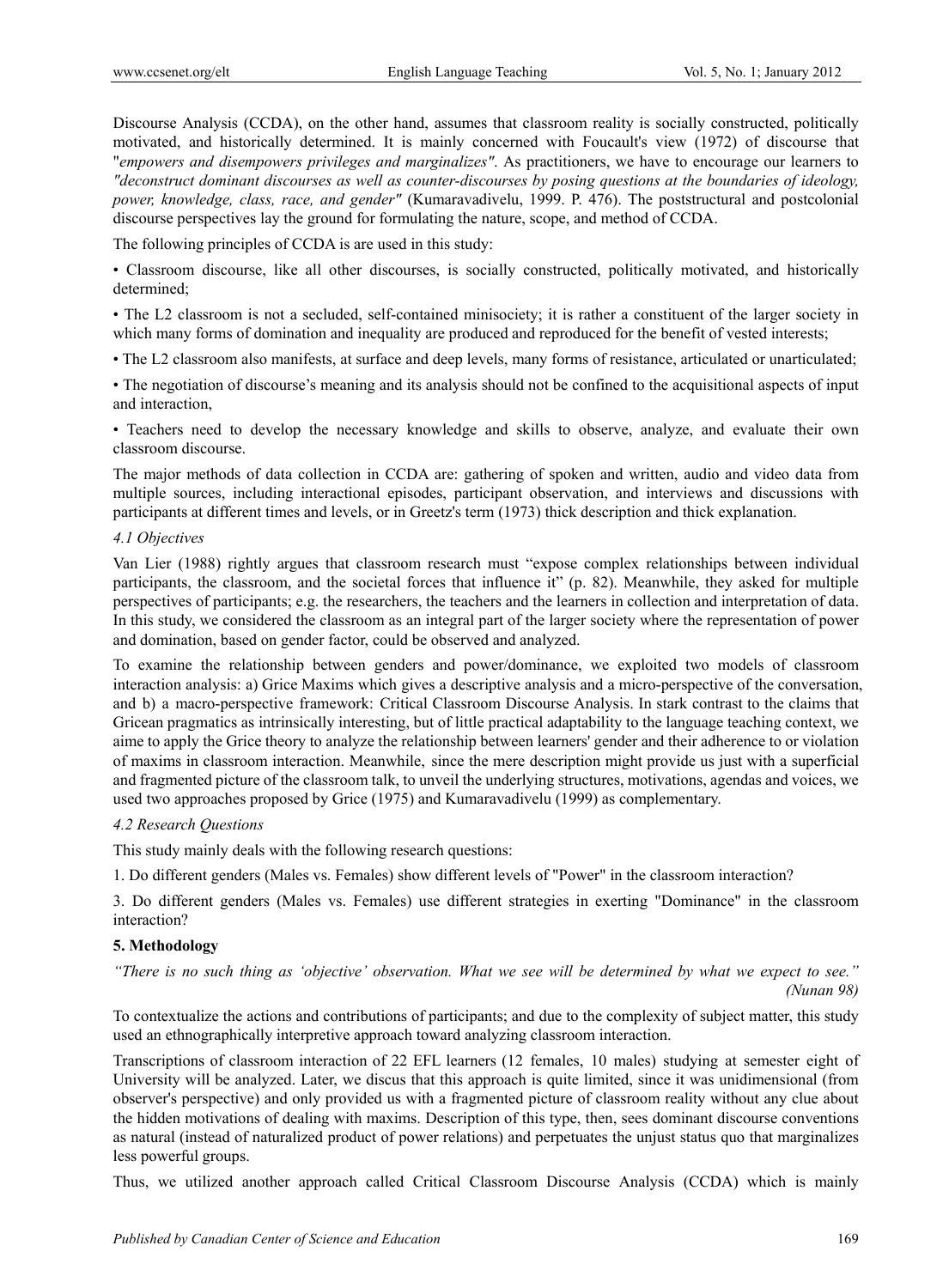concerned with critiquing existing educational institutions and practices, and subsequently transforming both education and society (Hall, 2000, p. 3; Benesch, 2001; Giroux, 1988; Pennycook, 2001). This model is more qualitative, interpretive and ethnographic than Grice's prescriptive, quantitative model with predetermined categories. This study revealed how this model contributed to learners in gaining critical awareness about their gender/ identity and helped the teacher to reconceptualize her cognition as well as practice.

#### *5.1 Participants*

This study is conducted in an English Language classroom with 22 EFL learners, 12 females and 10 males. Learners' level of proficiency was mainly assessed as upper-intermediate and advanced based on an informal interview conducted at the beginning of the course by teacher. Most of the learners admitted that they had exposure to other sources at the time of the study; e.g. some worked as translators in companies, other were involved in teaching in institutions; or even providing movie subscription.

#### *5.2 Procedure*

The class was held once a week over four months (totally 18 sessions). Each session lasted 100 minutes. The course title was oral interpretation and the learners were supposed to gain an acceptable level of proficiency in simultaneous translation; both from  $L_1$ -to- $L_2$  and vice versa. There was no fixed syllabus (though the coverage of the course required us to use some mandatory materials); thus learners were asked to bring some materials which were utilized beside mandatory ones. Audio/video materials received more positive reaction due to its multi-media, dynamic nature. We have selected a host of topics which seemed to be related to the socio-cultural context and educational themes of the learners. A set five comprehension questions (mainly open-ended), designed to be applied in small groups, was given to the learners which gave a sense of authenticity encouraged the learners to engage in more discussion activity. We advised our learners to support a main idea (maxim of relation), to elaborate (maxim of quality) and to create well-formed utterance through clear and ordered conversation (maxim of manner). During their interaction; learners were told that their performance would be assessed on the basis of four principles: brevity, orderdness, clarity and relevance.

#### *5.3 Data Analysis*

Data were gathered from learners' performance on Oral Interpretation course. Sixteen sessions of classroom interaction were recorded. Later, data extracts were selectively and purposefully transcribed and examined in detail. Data were triangulated from three sources: in-depth observation by teacher in the classroom; audio-taping of classroom interaction and reflective analysis of field notes gathered by teacher. (See Table 1)

Through transcription of interaction; we counted the number of violations. The results just indicated that males violated the maxims quite more frequently than females. However, Griceans' Maxims alone could not be used as a sole resource to analyze interaction. For instance, language acts that run counter to Grice's Maxims are called "violations". What if, in a particular culture, violations are not at all violations; rather, they are norms instead of maxims. Does the explanatory power of theory evaporate and the theory itself turns out to be either a mere abstract conceptualization or a groundless prescription for language use?

An inductive, iterative analysis of data was conducted from the beginning. The contents of classroom observation were transcribed. Constant comparison of the similarities and contradictions of data, with respect to the research questions, led to the coding of early categorical themes. These emerging themes and codes were shared with other team members for evaluation: some were modified or adjusted for subsequent data collection and analysis. Further re-analysis of data led to five major qualitative themes which could be used as explanatory codes to reveal the differences between the interaction of males and females based on their struggle for power/dominance.

## *5.4 Results & Discussion*

There may be several suggestions to justify these results, such as cultural schemata, different social roles, gender issues, various linguistic repertoires and so on. But, it is not exactly clear what propelled different genders to violate maxims. Did they have the same motivations or reasons to violate or adhere to maxims at particular times or during particular discussions? What we need is a meaningful and true understanding of the sociocultural aspects of maxim observance/violation which can't be achieved just through the surface-level features of conversational exchange between genders; rather we have to appraise the competing and complex world of discourses that exist in the classroom. To get a clue over these issues, a qualitative analysis of interaction between male-female revealed the following qualitative themes in their classroom discourse. (See Table 2)

As you could see in the following examples, in most of the exchanges, we observed male learners tried to take the floor and didn't allow female learners to participate much. Thus male learners mostly broke Quantity Maxim for domination. On other hand, female learners often broke Maxim of Quantity for a totally different purpose: to avoid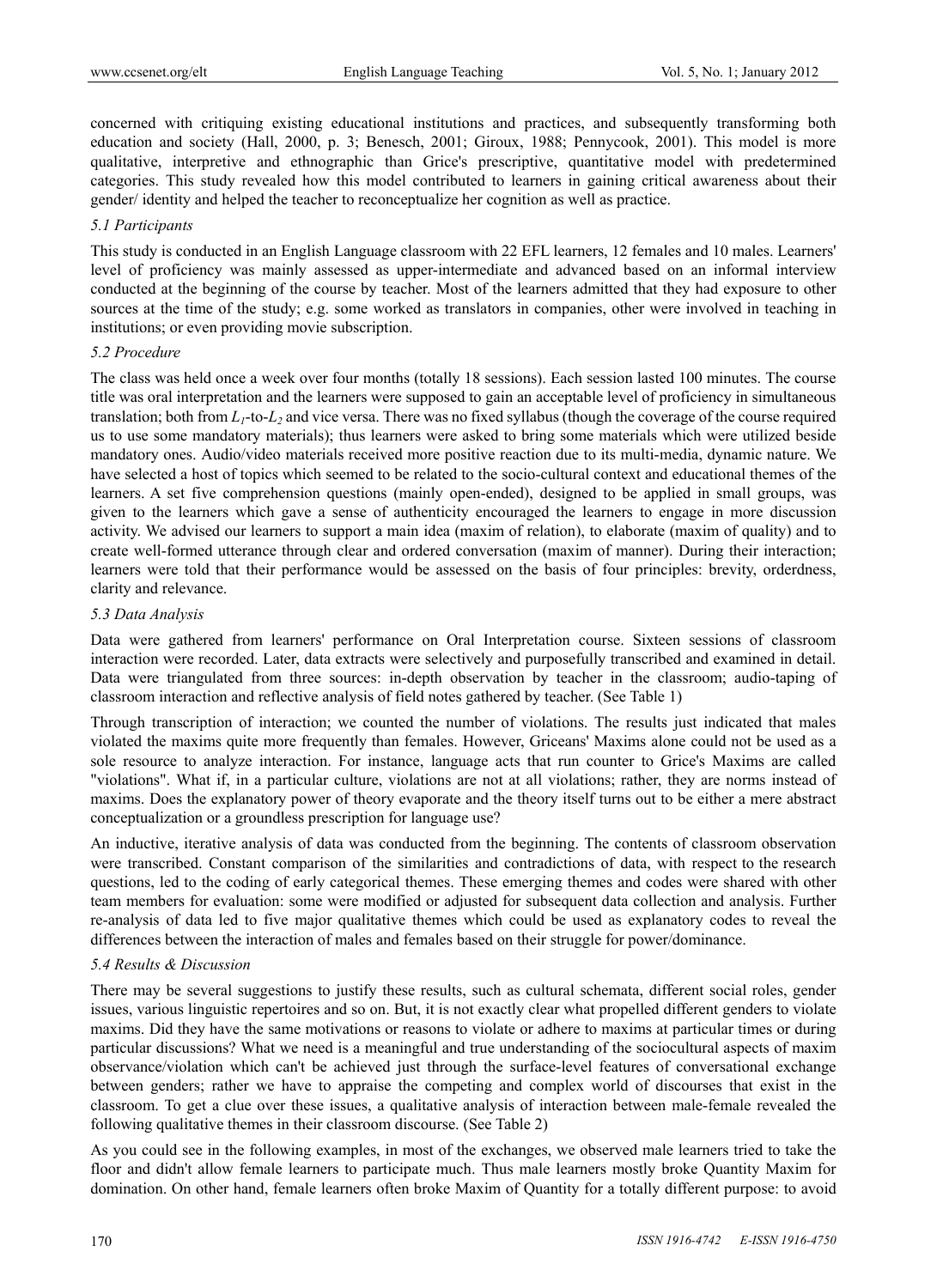imposing; or to be more polite, sympathic, and modest.

**Theme A:** Status vs. Support

\_Topic: their opinion regarding taking mid-term exam

Male participant: No, I don't believe that we need to cover the whole material for mid-term exam. We could skip some.

Female participant: Well, if others want to skip some chapters, it's Ok with me.

**Theme B:** Independence vs. Intimacy

\_Topic: on their response to a newly-assigned group work.

Male participant: Well, it's a bit complicated. Let me check it first.

Female participant: I guess I need to consult my group-mate. I can't figure it out myself.

**Theme C:** Advice vs. Understanding

\_Topic: on their discussion about "Literacy"

Male participant: why they are poor? Cause they "Have to" be more educated, which brings them more job opportunities.

Female participants: you know, they "might" not have the same and equal facilities. That's why some people are poor and illiterate.

**Theme D:** Information vs. Feelings

\_Topic: on their discussion about "World-war II"

Male participant: As far as I gathered, the war was launched by these countries…. in….which led to the killing of …..milions people.

Female participant: I understood that war could have some awful consequences for family. It can turn a human into a beast; even a child can kill her mother.

**Theme E:** Orders vs. Proposals

\_Topic: handing in their assignments

Male participant: we want more time, it takes time. Yes, we "want" at least two weeks

Female participant: can't we spend less time on listening and instead do some parts in group?

**Theme F:** Conflict vs. Compromise

\_Topic: their opinion about Literacy

Male participant: ... Who says that! I'm sure this won't solve any problem. The researchers could advise as much as they want; but they are not practical

Female participant: I assume this idea could be fulfilled in the case the government and individuals trust each other.

Sometimes, females violated the quality maxim of cooperative principle, mostly in the context of responding to compliments, the Modesty Maxim clearly outweighs quality maxim, e.g. sarcastic remark addressed to a male student to express dissatisfaction and annoyance at his poor performance, and still this over flatter gentleman to exert power.

Males, being socially more powerful, are able to define the conditions that prevail in a given social situation, including the right to flout a conversational maxim. Flouting of Grice maxims included not providing all information required, using derogative terms, being deliberately vague, providing conflicting stories, giving unnecessary background information, and offering confused and/or misleading accounts. They deliberately exploit the maxims for deriding and showing their dissatisfaction without directly going into the danger of confrontation. They tended to be more competitive, lecturer, take the floor, exclusive. When they were in power, they tend to use more male strategies, being less indirect, fewer politeness, and more negative face. But after several sessions; the females, under certain adverse circumstances, begun to manipulate and subvert the males' argument.

About four sessions were devoted to gender issues; during which we examined the sociocultural conditions and inequalities that different genders may encounter in their own society. We admit that it might take more time to deal with this issue, but we hope that students become aware that most of the expectation and limitations for females and males are socially constructed, which shouldn't be treated as status-quo.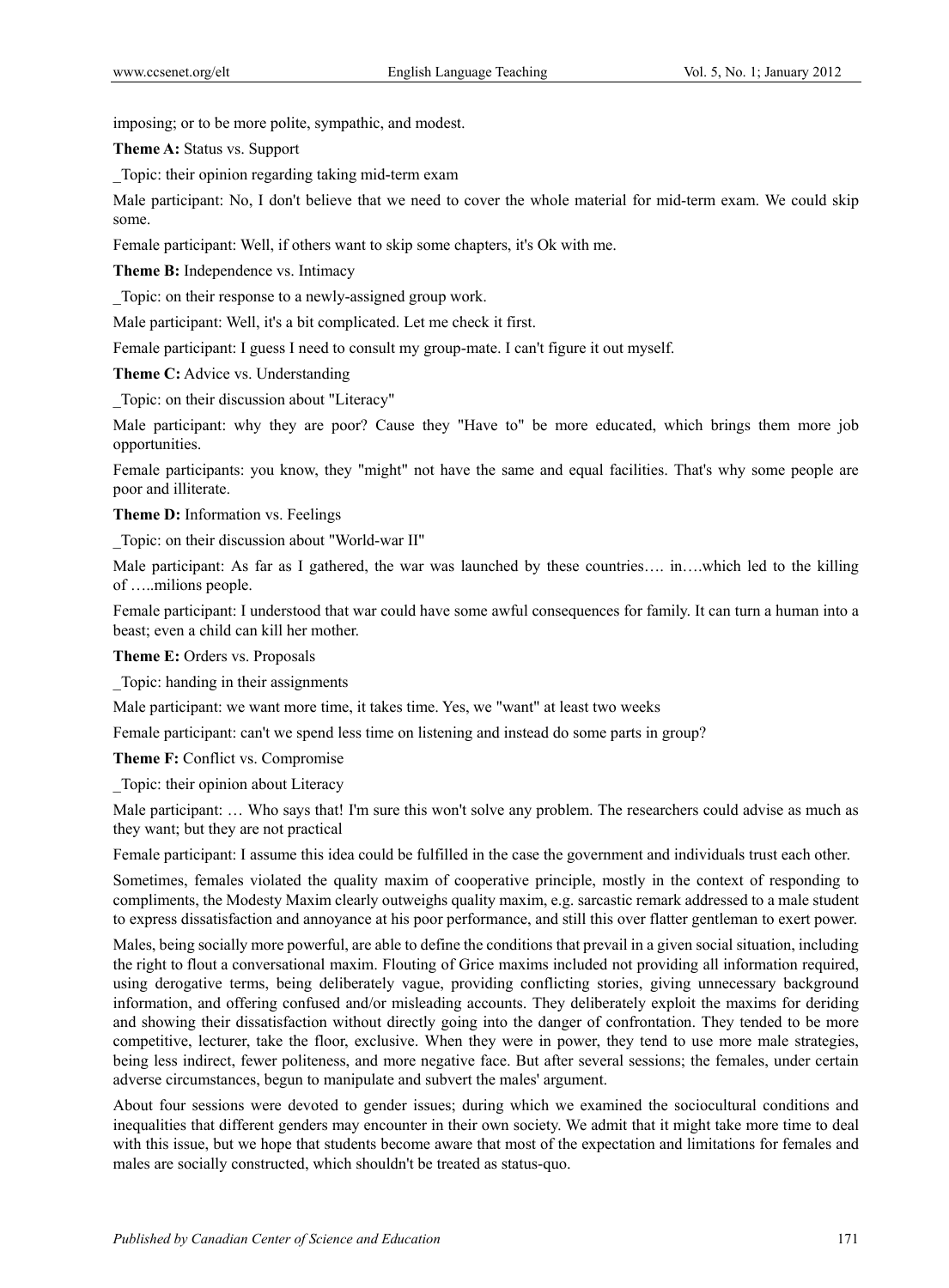#### **6. Conclusion**

The transformative thrust of CCDA, with its potential to create and sustain critical sensibilities, has serious implications not only for the ways TESOL professionals observe, analyze, and interpret classroom aims and events but for curricular objectives and instructional strategies as well (Kummaravadivelu, 1999. P. 479). We tried to incorporate a framework called Critical Classroom Discourse Analysis which is mainly informed by poststructural and postcolonial thoughts on discourse; springing a critical look at the discourses and counter-discourses that shape and reshape practices in ESOL classrooms (Kumaravadivelu, 1999, p. 479).

Classroom interaction of an oral interpretation course; with 22 EFL learners (12 females, 10 males) studying at semester eight of Translation major; was critically analyzed through Grice and Kumaravadivelu framework. The former framework is more quantitative and descriptive; while the latter is more qualitative and interpretive. The ratio of maxim violation by two genders was analyzed through Grice principles and the interpretation of the results to reveal the hidden motivations behind maxim violation was examined through CCDA. Qualitative data analysis indicated that males tended to be lecturers; used more negative face; more exclusive; competitive; took and held the floor more. On the other hand, Females were listeners; used more positive face; more inclusive; social, and tended to share the floor.

Although 22 learners and 16-week semester could not be considered a perfect reliable sample from which the results can be generalized; the main goal of this study is to raise awareness about how power and dominance might be presented and reproduced through the agencies of different genders in their classroom interaction and their everyday discourse. Thus, interactional styles which are exhibited in EFL situation could be ascribed to cultural disposition and ideologies which may reflect structures of the wider society.

#### **References**

Allwright, R. L. (1980). Turns, topics and tasks: Patterns of participation in language learning and teaching. In D. E. Larsen-Freeman (Ed.), *Discourse analysis in second language research.*

Benesch, S. (2001). *Critical English for Academic Purposes: Theory, Politics and Practice.* New Jersey: Lawrence Erlbaum Associates Inc.

Biddle, B. J. (1967). Methods and Concepts in Classroom Research. *Review of Educational Rese*arch, 37, 337-357

Brown, P., & Levinson, S. C. (1987). *Politeness: Some universals in language usage*. Cambridge: Cambridge University Press.

Foucault, M. (1972). *The archaeology of knowledge and the discourse on language* (A. M. Sheridan Smith, Trans.). New York: Pantheon Books.

Gazdar, G. (1980). Reply to Kiefer*. Linguistic Investigations*, 3, 375-377. http://dx.doi.org/10.1075/li.3.2.11gaz

Giroux, H. A. (1988)*. Schooling and the struggle for public life: critical pedagogy in the modern age*. Minneapolis: University of Minnesota Press.

Geertz, C. (1973). *The interpretation of cultures*. New York: Basic Books.

Grice, H. P. (1975). Logic and conversation. In P. Cole, & J. Morgan (Eds.), *Syntax and semantics 3: Speech acts*. New York: Academic Press. pp. 41-58

Grice, H. P. (1989). *Studies in the way of words.* Cambridge, MA: Harvard University Press.

Goffman, E. (1967). *Interaction Ritual*. New York: Doubleday Anchor.

Ivanic, R. (1998). *Writing and identity: the discoursal construction of identity in academic writing*. John Benjamins Publishing Company.

Kleifgen, J. A. (1990). Pre-kindergarten children's second discourse learning. *Discourse Processes*, 13, 225-242. http://dx.doi.org/10.1080/01638539009544755

Kumaravadivelu, B. **(**1999). Critical classroom discourse analysis. *TESOL Quarterly*, 33(3), 453-484. http://dx.doi.org/10.2307/3587674

Levinson, S. C. (1983). *Pragmatics*. Cambridge: Cambridge University Press. pp. 109

Lakoff, Robin T. (1995). "Conversational logic". *Handbook of Pragmatics, Verschueren, Jef, Jan-Ola Östman*. Jan Blommaert and Chris Bulcaen. pp. 190-198

McClellan, J. (1971). Classroom-Teaching Research: A Philosophical Critique. In Westbury, I., & Bellack, A. (Eds), *Research into Classroom Process.* New York Teachers' College, Columbia University.

Nicolas, A. (1986). Interaction Analysis. *American Educational Research Journal,* 5, 285